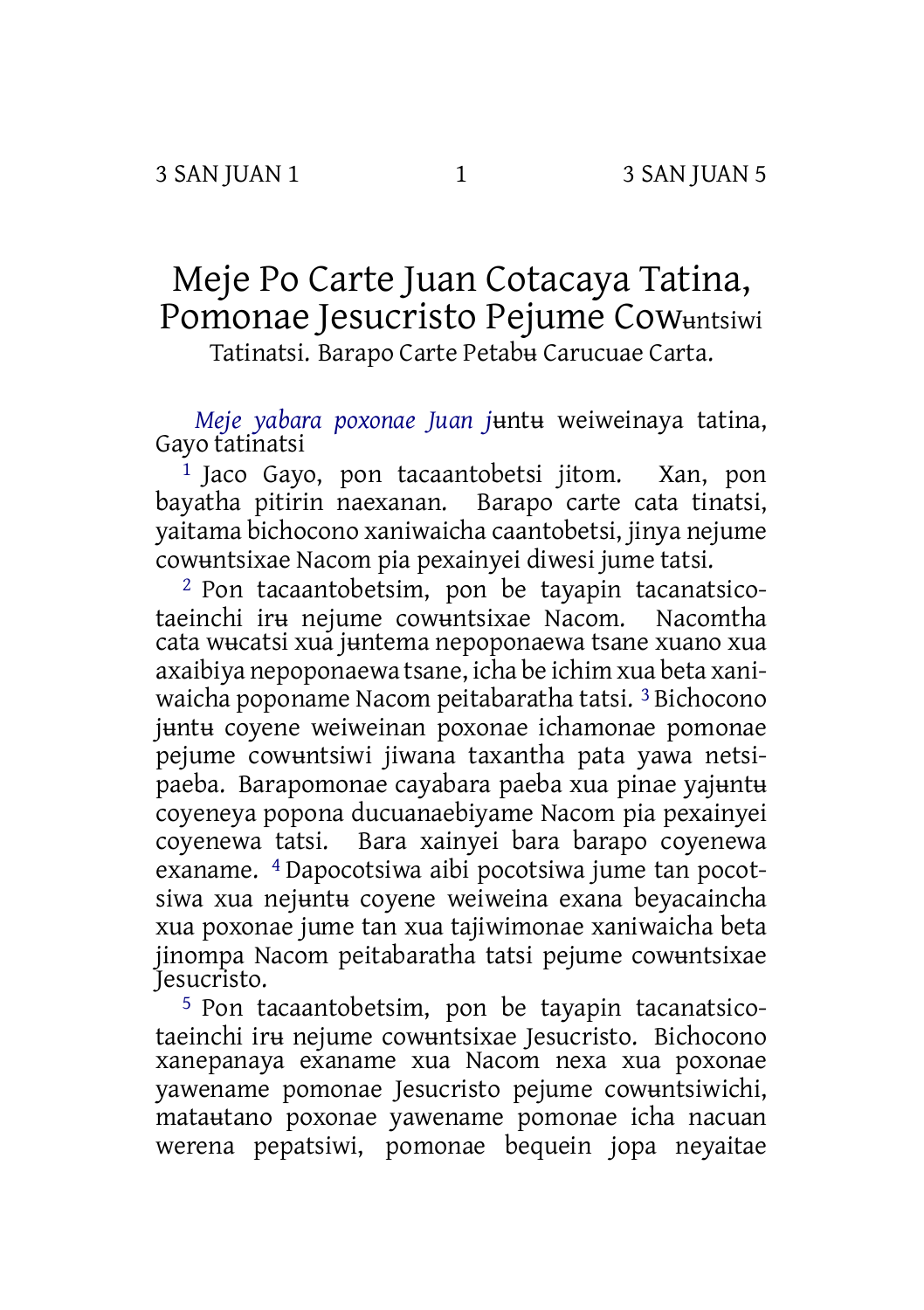jiwi. 6 Barapomonae pomonae icha nacuan werena pepatsiwi pomonae Jesucristo pejume cowuntsiwichi<br>jeichichi: "Maisa bichocono pana antobe Gavo tsipei "Maisa bichocono pana antobe Gayo tsipei pana yawena", jei barapomonae. Cawʉcatsi xua barapomonae equeicha neyawenaenexa xua pocotsiwa barapomonae nantawenona xua poxonae warapaena jinya neexanaenexa po coyenewa Nacom ichichipa bichocono. 7 Barapomonae ponarʉcʉpa xua Jesucristo petanacuichiwa tsainchi. Barapomonae jopa wʉcaeyo pomonaetha pomonae jopa pejume cowʉntsiwi Nacom xua peyawenaenexatsi pocotsiwa penantawenonaewa. 8 Daxota bewa barapomonae yawenaetsi xua bapoxonae barapara irʉ barapomonae nanabarʉ cueicueijeichi pexainyei jume diwesi.

*Meje yabara po diwesi xua Diótrefes abeexana xuano ir*ʉrʉ Demetrio beta exana

9 Xan caena bayatha icha coyenewiyo tatinan Jesucristo pejume cowʉntsiwichi. Daichitha Diótrefes jopa jume cowuntsiyo taitorobi coyenewa, tsipei barapomonae pomonae Jesucristo pejume cowʉntsiwichi pia xantha tatsi Diótrefes ichichipa naexana be pon pecanamataxeinaein. 10 Daxota icha ponaein nexainya beya, yabara catsipaebinchi bapon tsipei bapon catsawa neyabara paeba, peabe jumetha. Barapon jopa beta exanaeyo tsipei jopa wʉnae weyataeya wabeibiyo pomonaetha pomonae Jesucristo pejume cowʉntsiwichi. Irʉrʉ pomonae jiwi pententa weyataibiya wabeibiwi, baxuan cui matawentatsi, yawa bapon barapomonae itaweta pomonae Jesucristo pejume cowʉntsiwichi itawetatsi.

11 Pon tacaantobetsim, pon be tayapin tacanatsicotaeinchi irʉ nejume cowʉntsixae Jesucristo jopa acuicoyenebeya poponaeinde icha poxonae ichʉn ichi xua acuicoyenebeya popona. Saya jame maisa beta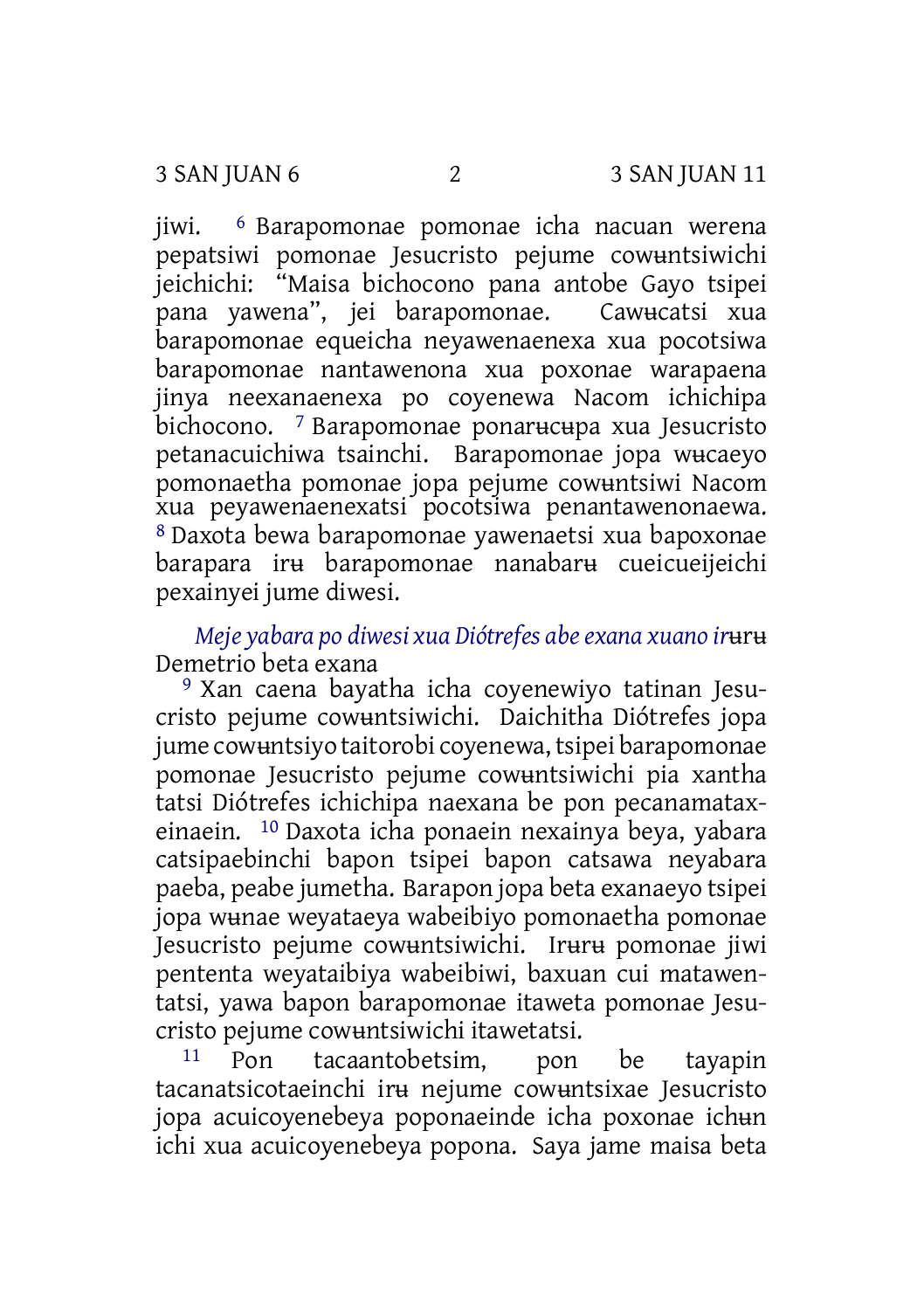exanaponde icha poxonae ichʉn ichi xua beta exanapona. Pon ba beta exana pocotsiwa Nacom itoroba apara bara Nacom piamonae jiwi jiwana tatsi. Ichitha pon ba abeya popona, apara jopa poxoru yaputaeyo Nacom.

12 Daxita jiwi Demetrio xanepanaya yabara paebatsi. Pocotsiwa xua bapon exana, naca yaputane exana xua bara bapon xainyeya peexanaein. Irʉrʉ xan xanepanaya yabara paeban Demetrio. Mataʉtano yaputaneme xua pocotsiwa paeban bara xainyei.

*Meje yabara xua Juan opi wetaba po carte*

13 Xam Gayo ainya diwesin bequein cataunxuae xeinan xua tacamuxu tsipaebiwa tsainchi, daichitha jopa beyabara tinaeinyo paperatha barapo diwesin. 14 Bara nama methaunxuae catayopiyaeinchi nexata bapoxonae wanatsipaebiwa tsanebe.

15 Bara Nacom jʉntema popona caexanaena. Pomonae xote jinompa pomonae be jinya jiwimonae, barapomonae cajacoba. Inta jacobare daxita wajiwimonae.

Baja Juan.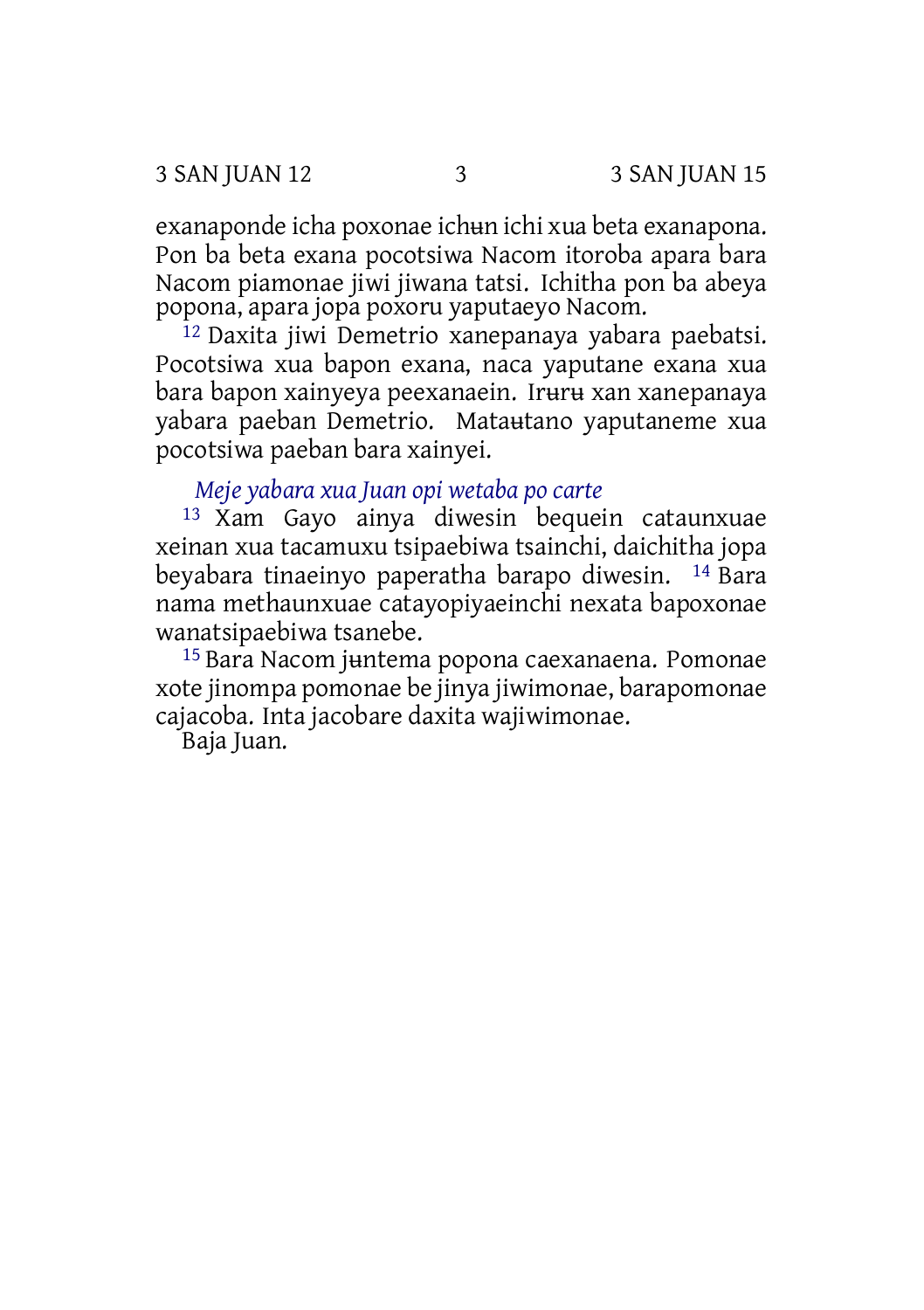4

## Nacom Pejume Diwesi po diwesi pena jume diwesi xua Jesucristo yabara tinatsi New Testament in Cuiba

copyright © 2010 Wycliffe Bible Translators, Inc.

Language: Cuiba

Translation by: Wycliffe Bible Translators, Inc.

## Copyright Information

© 2010, Wycliffe Bible Translators, Inc. All rights reserved.

This translation text is made available to you under the terms of the Creative [Commons](http://creativecommons.org/licenses/by-nc-nd/4.0/) License: [Attribution-Noncommercial-No](http://creativecommons.org/licenses/by-nc-nd/4.0/) Derivative Works. (http:// creativecommons.org/licenses/by-nc-nd/3.0/) In addition, you have permission to port the text to different file formats, as long as you do not change any of the text or punctuation of the Bible.

You may share, copy, distribute, transmit, and extract portions or quotations from this work, provided that you include the above copyright information:

You must give Attribution to the work.

You do not sell this work for a profit.

You do not make any derivative works that change any of the actual words or punctuation of the Scriptures.

Permissions beyond the scope of this license may be available if you contact us with your request.

The New Testament

in Cuiba

© 2010, Wycliffe Bible Translators, Inc. All rights reserved.

This translation is made available to you under the terms of the Creative Commons Attribution-Noncommercial-No Derivatives license 4.0.

You may share and redistribute this Bible translation or extracts from it in any format, provided that:

You include the above copyright and source information.

You do not sell this work for a profit.

You do not change any of the words or punctuation of the Scriptures. Pictures included with Scriptures and other documents on this site are licensed just for use with those Scriptures and documents. For other uses, please contact the respective copyright owners.

2014-04-22